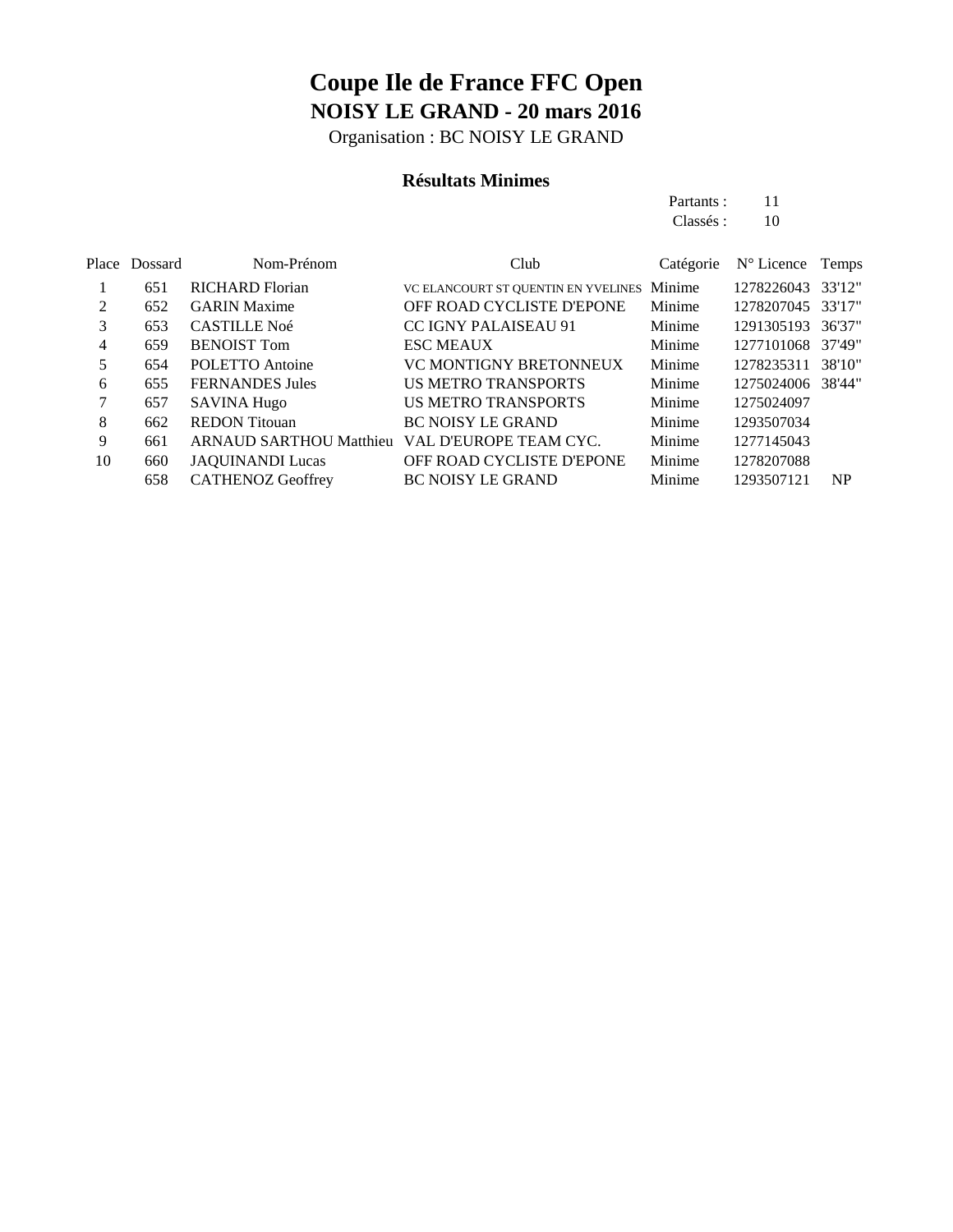Organisation : BC NOISY LE GRAND

### **Résultats Cadettes**

Partants : 2 Classés : 1

| Place Dossard | Nom-Prénom        | Club              |       | Catégorie $N^{\circ}$ Licence Temps |      |
|---------------|-------------------|-------------------|-------|-------------------------------------|------|
|               | 501 ROST Cynthia  | BONNIERES V.T.T.  | Cadet | 1278247011                          |      |
|               | 502 MAIER Camille | BC NOISY LE GRAND | Cadet | 1293507232                          | – AB |

### **Résultats Minimes Filles**

Partants : 3<br>Classés : 3 Classés :

|   | Place Dossard | Nom-Prénom             | Club                                       |               | Catégorie $N^{\circ}$ Licence Temps |  |
|---|---------------|------------------------|--------------------------------------------|---------------|-------------------------------------|--|
|   |               | 602 LIGNIER Camille    | <b>ESC MEAUX</b>                           |               | Minime 1277101022                   |  |
|   |               | 601 TETART Marie       | BC NOISY LE GRAND                          | <b>Minime</b> | 1293507036                          |  |
| 3 |               | 603 KERBIOUET Annaëlle | VC ELANCOURT ST QUENTIN EN YVELINES Minime |               | 1278226092                          |  |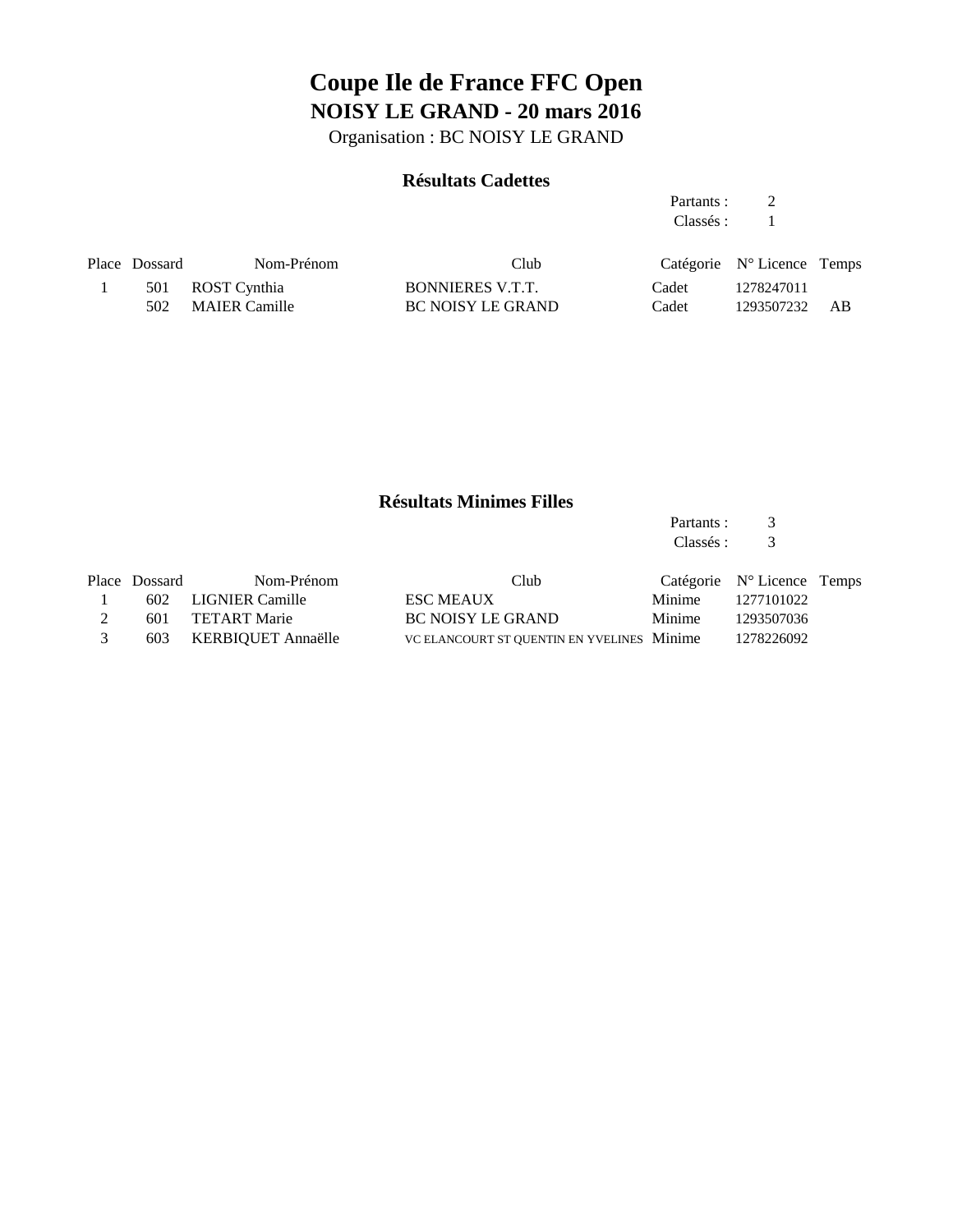Organisation : BC NOISY LE GRAND

### **Résultats Cadets**

| Partants: | 22 |
|-----------|----|
| Classés : | 20 |

| Place | Dossard | Nom-Prénom                 | Club                                      | Catégorie | N° Licence | Temps      |
|-------|---------|----------------------------|-------------------------------------------|-----------|------------|------------|
| 1     | 566     | PERRET Raphaël             | OC GIF VTT                                | Cadet     | 1291333034 | 49'02"     |
| 2     | 557     | <b>LATOUR Thomas</b>       | <b>ESC MEAUX</b>                          | Cadet     | 1277101131 | 49'31"     |
| 3     | 556     | <b>ROYER Maxime</b>        | VC ELANCOURT ST QUENTIN EN YVELINES Cadet |           | 1278226044 | 49'58"     |
| 4     | 567     | <b>DAVESNE</b> Thomas      | <b>OC GIF VTT</b>                         | Cadet     | 1291333037 |            |
| 5     | 555     | <b>JUMEAUX</b> Louis       | TEAM PELTRAX - CSD                        | Cadet     | 1277115104 |            |
| 6     | 551     | LEVEQUE Grégoire           | <b>ESC MEAUX</b>                          | Cadet     | 1277101279 |            |
| 7     | 569     | <b>HOSOTTE Adrien</b>      | OC GIF VTT (UFOLEP)                       | Cadet     |            |            |
| 8     | 558     | <b>LEMONNIER Loïck</b>     | <b>ESC MEAUX</b>                          | Cadet     | 1277101141 |            |
| 9     | 559     | DE SALVO Lucas             | <b>BC NOISY LE GRAND</b>                  | Cadet     | 1293507239 |            |
| 10    | 563     | <b>COSTA</b> Antoine       | <b>VC MONTIGNY BRETONNEUX</b>             | Cadet     | 1278235397 |            |
| 11    | 552     | <b>BOIREAU Gaël</b>        | VC FONTAINEBLEAU AVON                     | Cadet     | 1277113164 |            |
| 12    | 553     | <b>BONNAUD</b> Maxime      | LAGNY PONTCARRE CYC.                      | Cadet     | 1277128111 |            |
| 13    | 565     | <b>LEONI</b> Aurélien      | OFF ROAD CYCLISTE D'EPONE                 | Cadet     | 1278207010 |            |
| 14    | 564     | <b>CABY</b> Corentin       | OFF ROAD CYCLISTE D'EPONE                 | Cadet     | 1278207093 |            |
| 15    | 572     | FARDEAU Clément            | EC MONTGERON VIGNEUX                      | Cadet     | 1291307003 |            |
| 16    | 560     | <b>BIGNOLAIS Valentin</b>  | OFF ROAD CYCLISTE D'EPONE                 | Cadet     | 1278207014 |            |
| 17    | 573     | <b>KERBIQUET Tristan</b>   | VC ELANCOURT ST QUENTIN EN YVELINES Cadet |           | 1278226070 |            |
| 18    | 570     | <b>NOMINE Kévin</b>        | <b>ASL VARREDDES</b>                      | Cadet     | 1277107004 |            |
| 19    | 571     | <b>ARMBRUST Jules</b>      | VAL D'EUROPE TEAM CYC.                    | Cadet     | 1277145047 |            |
| 20    | 561     | <b>MAJA Nicolas</b>        | EC BOUCLES MARNE                          | Cadet     | 1277126011 |            |
|       | 568     | <b>CHATAIGNER Hannibal</b> | BC NOISY LE GRAND                         | Cadet     | 1293507117 | <b>ABD</b> |
|       | 554     | <b>ROSSION</b> Tom         | A C BAZANCOURT REIMS                      | Cadet     | 0751013276 | <b>NP</b>  |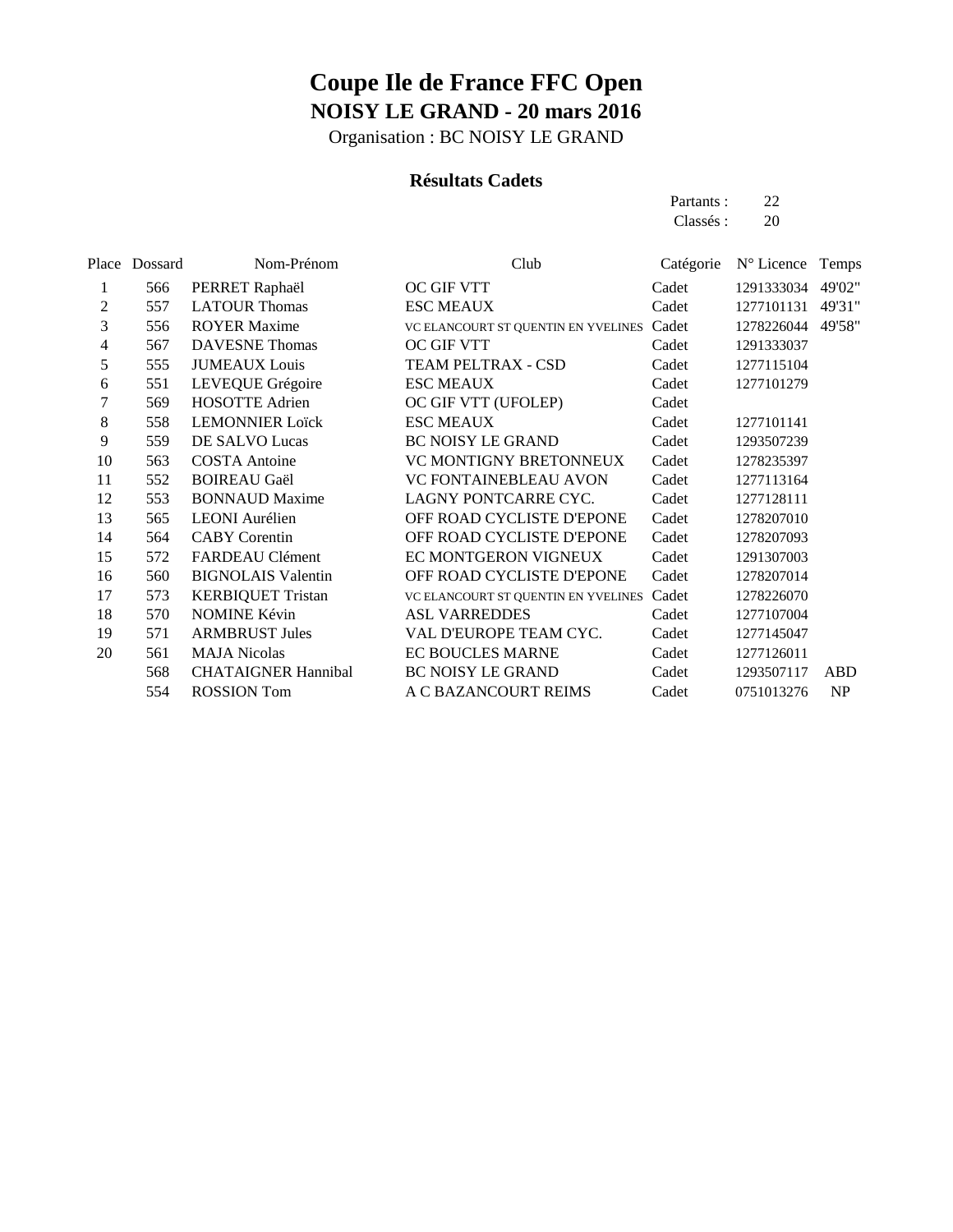Organisation : BC NOISY LE GRAND

### **Résultats Juniors**

Partants : 12 Classés : 11

|    | Place Dossard | Nom-Prénom                | Club                              | Catégorie | N° Licence Temps    |     |
|----|---------------|---------------------------|-----------------------------------|-----------|---------------------|-----|
|    | 152           | <b>AUVIN Clément</b>      | OFF ROAD CYCLISTE D'EPONE         | Junior    | 1278207035 1h19'33" |     |
| 2  | 153           | <b>STUMPF</b> Florian     | <b>ESC MEAUX</b>                  | Junior    | 1277101144 1h21'19" |     |
| 3  | 154           | DELVAL Florian            | US DOMONT CYCLISME                | Junior    | 1295702069          |     |
| 4  | 160           | <b>MISCOPEIN</b> Augustin | OC GIF VTT                        | Junior    | 1291333032          |     |
| 5  | 155           | LE BECHEC Corentin        | <b>OC GIF VTT</b>                 | Junior    | 1291333011          |     |
| 6  | 161           | <b>ROLLAND</b> Yan        | ASL VARREDES (UFOLEP)             | Junior    |                     |     |
|    | 162           | <b>BERNARD</b> Yohann     | SAINT CYR JOUARRE CYCLISME Junior |           | 1277150018          |     |
| 8  | 158           | <b>COURAULT Thibaut</b>   | <b>US NEMOURS ST PIERRE</b>       | Junior    | 1277109022          |     |
| 9  | 151           | <b>BROCHARD Romain</b>    | OC GIF VTT                        | Junior    | 1291333016          |     |
| 10 | 156           | <b>LECOQ</b> Jules        | LAGNY PONTCARRE CYC.              | Junior    | 1277128128          |     |
| 11 | 159           | <b>BERTRAND Loic</b>      | OC GIF VTT                        | Junior    | 1291333027          |     |
|    | 157           | <b>THIERRY Damien</b>     | OFF ROAD CYCLISTE D'EPONE         | Junior    | 1278207038          | ABD |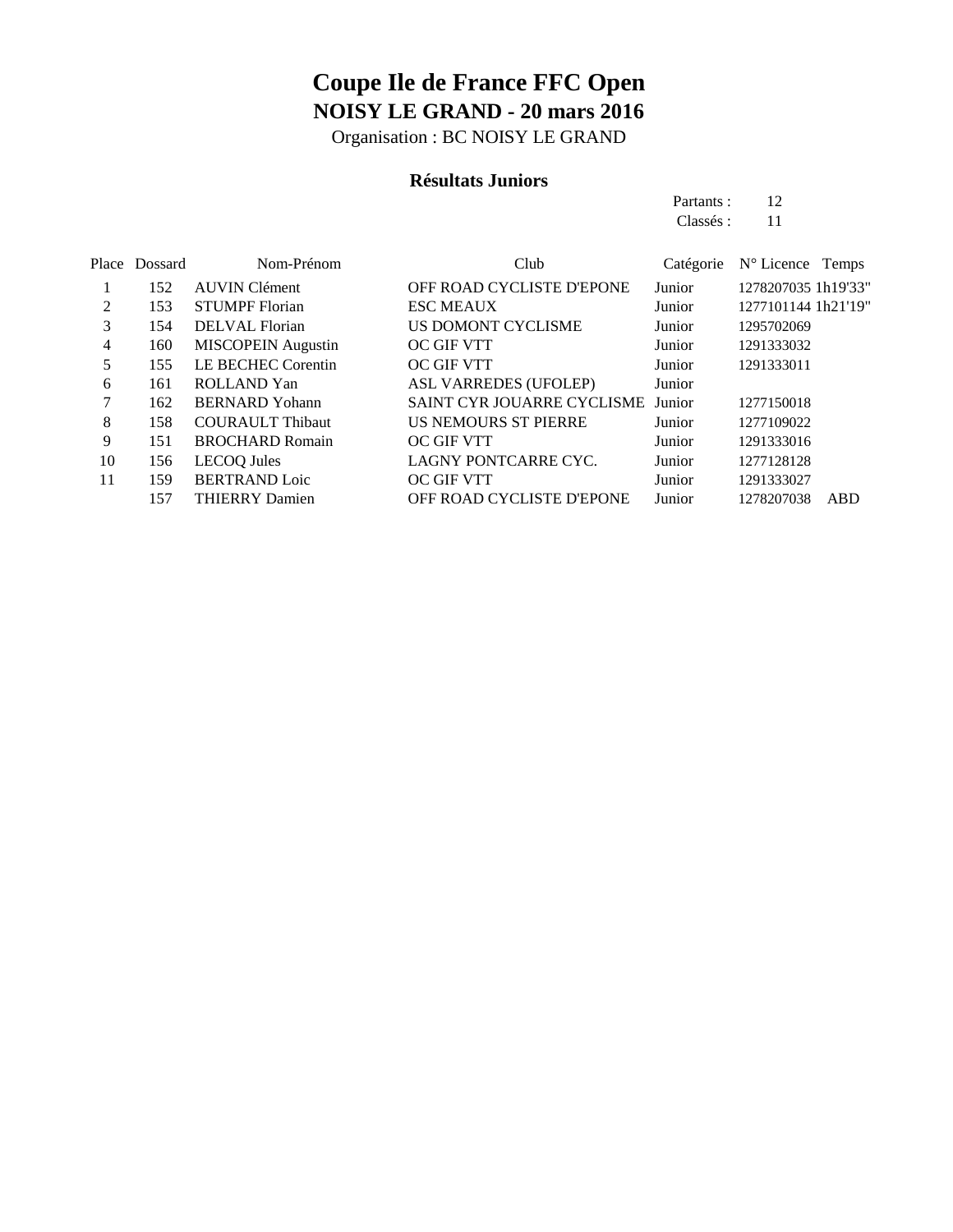Organisation : BC NOISY LE GRAND

### **Résultats Seniors Féminines**

Partants : 2 Classés : 2

| Place Dossard | Nom-Prénom          | Club                |        | Catégorie $N^{\circ}$ Licence Temps |
|---------------|---------------------|---------------------|--------|-------------------------------------|
|               | 421 STUMPF Fanny    | <b>ESC MEAUX</b>    |        | Espoir 1277101143 1h16'30"          |
|               | 422 LEGROS Angeline | LES BLEUS DE FRANCE | Senior | 1292402101                          |

#### **Résultats Juniors Féminines**

| Partants: | 5 |
|-----------|---|
| Classés : | Δ |

|   | 453 | BALY Carla           | <b>BC NOISY LE GRAND</b>   | Junior        | 1293507164 1h21'17" |
|---|-----|----------------------|----------------------------|---------------|---------------------|
|   |     | 452 FONTAINE Elora   | OFF ROAD CYCLISTE D'EPONE  | <b>Junior</b> | 1278207044          |
|   | 454 | RYBAK Cloé           | <b>BONNIERES V.T.T.</b>    | Junior        | 1278247019          |
| 4 | 451 | EBERHARDT Camille    | LES SANGLIERS DU VEXIN     | Junior        | 1295736008          |
|   | 456 | <b>HEGOBURU Lise</b> | <b>CM AUBERVILLIERS 93</b> | Junior        | 1293505274 ABD      |
|   |     |                      |                            |               |                     |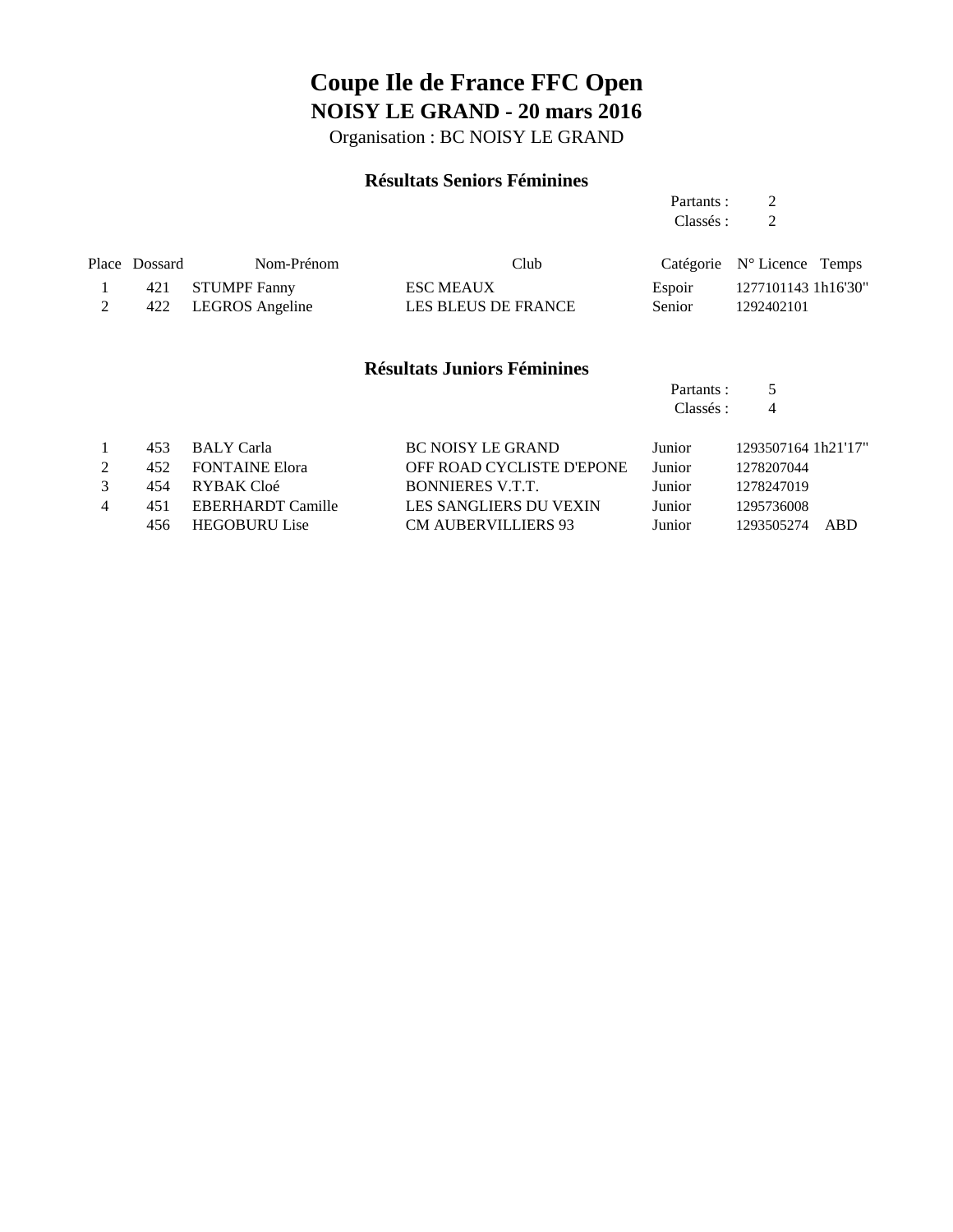Organisation : BC NOISY LE GRAND

### **Résultats Espoirs**

Partants : 15 Classés: 13

|    | Place Dossard | Nom-Prénom                                  | Club                       | Catégorie | N° Licence Temps    |     |
|----|---------------|---------------------------------------------|----------------------------|-----------|---------------------|-----|
|    | 101           | <b>ORCHAMPT</b> Antoine                     | US DOMONT CYCLISME         | Espoir    | 1295702039 1h19'48" |     |
| 2  | 103           | <b>PHILIPP Renaud</b>                       | <b>ESC MEAUX</b>           | Espoir    | 1277101078          |     |
| 3  | 105           | <b>BEYER Jérémy</b>                         | OC GIF VTT                 | Espoir    | 1291333019          |     |
| 4  | 115           | <b>BIELLO</b> Aurélien                      | <b>VCA DU BOURGET</b>      | Espoir    | 1293510019          |     |
| 5  | 107           | PARMENTIER Hugo                             | <b>BC NOISY LE GRAND</b>   | Espoir    | 1293507196          |     |
| 6  | 111           | <b>DELMAS</b> Jean Pacôme                   | <b>VS CACIEN</b>           | Espoir    | 1845261310          |     |
|    | 116           | POULIZAC Mathieu                            | <b>US METRO TRANSPORTS</b> | Espoir    | 1275024225          |     |
| 8  | 102           | <b>CLABAUT</b> Sulivan                      | <b>BC NOISY LE GRAND</b>   | Espoir    | 1293507194          |     |
| 9  | 112           | <b>ROBERT Tom</b>                           | ARGENTEUIL VAL DE SEINE 95 | Espoir    | 1295708137          |     |
| 10 | 104           | <b>THIEBAULT Robin</b>                      | <b>LES BLEUS DE FRANCE</b> | Espoir    | 1292402016          |     |
| 11 | 114           | CARREIRA ENRIQUES Ricardo BC NOISY LE GRAND |                            | Espoir    | 1293507094          |     |
| 12 | 110           | <b>BEYER Julien</b>                         | <b>OC GIF VTT</b>          | Espoir    | 1291333020          |     |
| 13 | 113           | <b>LEBERT</b> Aurélien                      | <b>BONNIERES V.T.T.</b>    | Espoir    | 1278247017          |     |
|    | 106           | <b>POITEVIN Robin</b>                       | US DOMONT CYCLISME         | Espoir    | 1295702004          | ABD |
|    | 108           | <b>SVEHLA Yohan</b>                         | OFF ROAD CYCLISTE D'EPONE  | Espoir    | 1278207037          | ABD |
|    |               |                                             |                            |           |                     |     |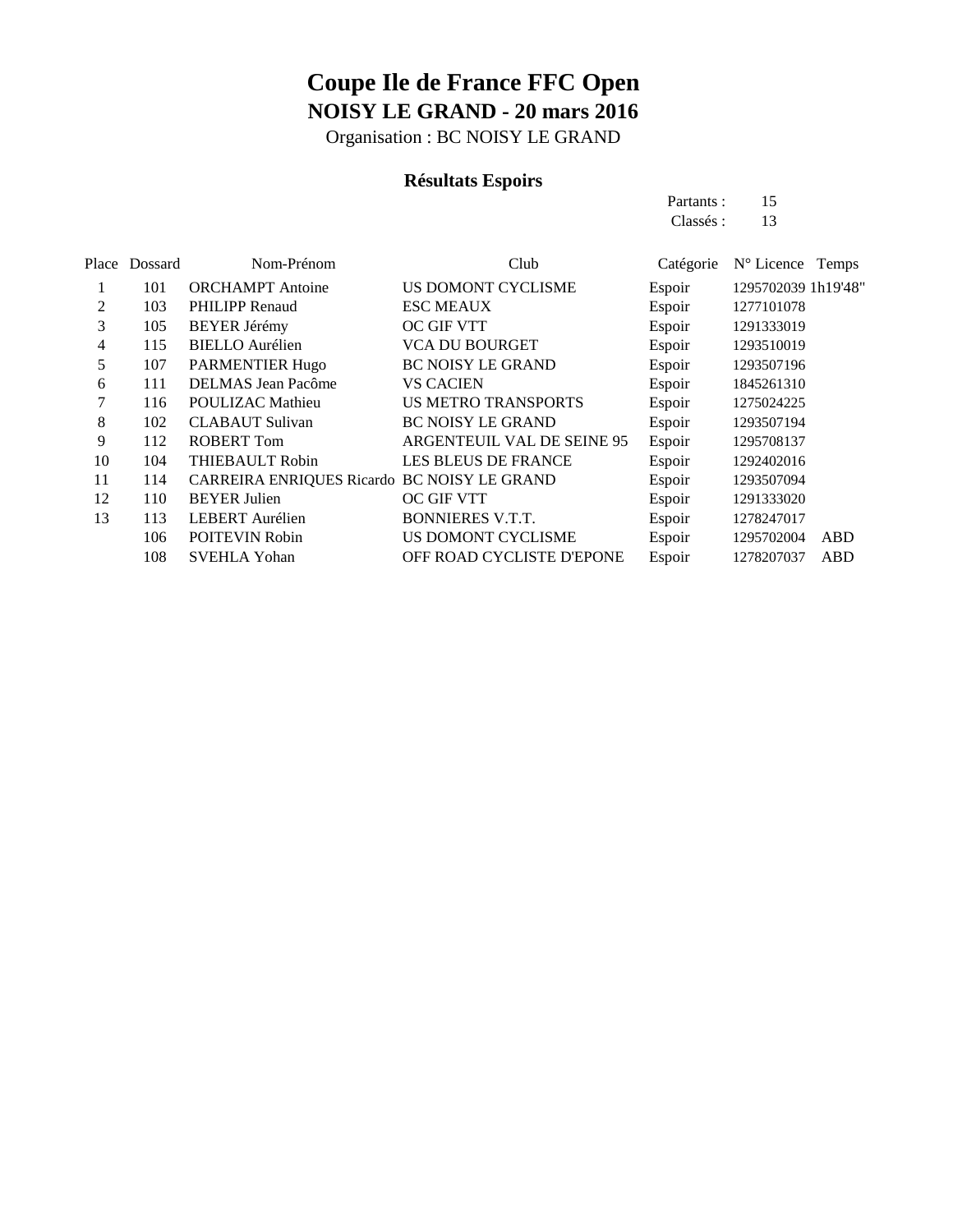Organisation : BC NOISY LE GRAND

### **Résultats Seniors**

Partants : 14 Classés: 14

|    | Place Dossard | Nom-Prénom             | Club                        | Catégorie | N° Licence Temps |
|----|---------------|------------------------|-----------------------------|-----------|------------------|
|    | 4             | N'GUYEN Maxime         | <b>TEAM VELOCHANNEL.COM</b> | Senior    | 1277156007       |
| 2  | 6             | <b>JOLY</b> Romain     | <b>UC ORLEANS</b>           | Senior    | 1845071055       |
| 3  | 5             | LE CLAINCHE Jimmy      | <b>TEAM VELOCHANNEL.COM</b> | Senior    | 1277156004       |
| 4  | 9             | <b>GIRARDIN Maxime</b> | <b>UC ORLEANS</b>           | Senior    | 1845071292       |
| 5  |               | <b>OGEZ</b> Fabien     | <b>VS CACIEN</b>            | Senior    | 1845261002       |
| 6  | 11            | <b>SEZNEC Hoel</b>     | OC GIF VTT                  | Senior    | 1291333035       |
|    | 16            | <b>MARECHAL Yoann</b>  | <b>CC SACLAY (UFOLEP)</b>   | Senior    |                  |
| 8  | 2             | <b>VAILLANT Pierre</b> | <b>OC GIF VTT</b>           | Senior    | 1291333022       |
| 9  |               | <b>HAIN Nicolas</b>    | <b>OC GIF VTT</b>           | Senior    | 1291333017       |
| 10 | 12            | <b>GRONDIN</b> Loïc    | <b>BC NOISY LE GRAND</b>    | Senior    | 1293507308       |
| 11 | 10            | JAXEL Jérémie          | <b>BC NOISY LE GRAND</b>    | Senior    | 1293507072       |
| 12 | 8             | <b>FINOT Dimitri</b>   | TEAM VTT MAISSE             | Senior    | 1291325047       |
| 13 | 13            | <b>GOUHIER Vincent</b> | NL                          | Senior    | NL               |
| 14 | 3             | <b>LEGROS Thibault</b> | <b>LES BLEUS DE FRANCE</b>  | Senior    | 1292402096       |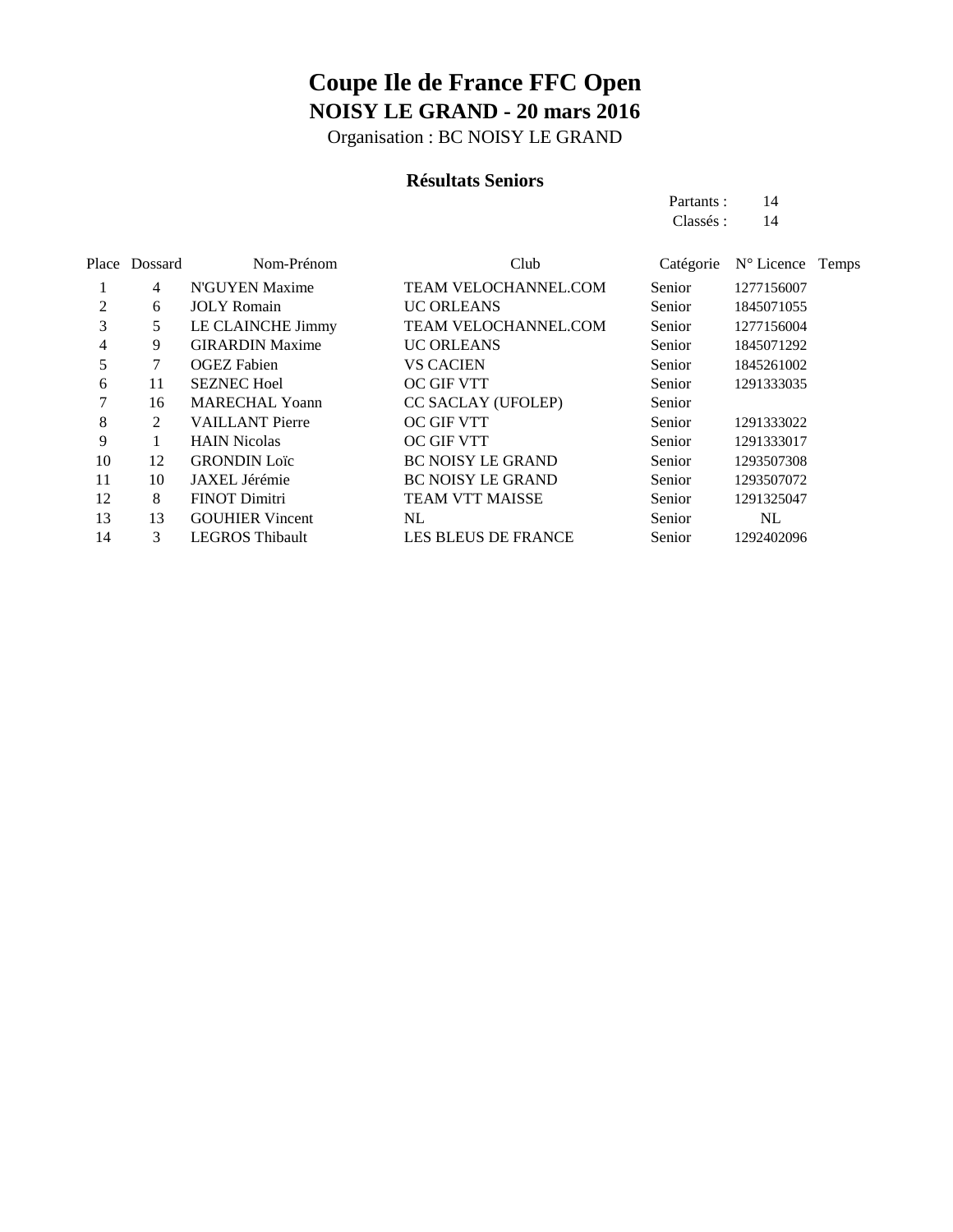Organisation : BC NOISY LE GRAND

### **Résultats Masters 1 et 2**

Partants : 20 Classés : 20

|    | Place Dossard | Nom-Prénom                | Club                           | Catégorie | $N^{\circ}$ Licence Temps |  |
|----|---------------|---------------------------|--------------------------------|-----------|---------------------------|--|
| 1  | 211           | <b>LAVAUD</b> Alexandre   | <b>OBJECTIF VTT LILLEBONNE</b> | Master 1  | 1776352169                |  |
| 2  | 205           | <b>LOMBARDI</b> Vincent   | TEAM VELOCHANNEL.COM           | Master 2  | 1277156002                |  |
| 3  | 206           | ROTGER Frédéric           | PARISIS A.C. 95                | Master 2  | 1295714377                |  |
| 4  | 215           | <b>FLORESTAN Nicolas</b>  | <b>ASMV MENESTREAU</b>         | Master 1  | 1845369002                |  |
| 5  | 223           | <b>WEBER Eric</b>         | LES BLEUS DE FRANCE            | Master 2  | 1292402041                |  |
| 6  | 222           | RAGUIDEAU Olivier         | <b>AC ORSAY</b>                | Master 2  | 1291326037                |  |
| 7  | 212           | <b>CABOCHE Sébastien</b>  | <b>VS CACIEN</b>               | Master 2  | 1845261331                |  |
| 8  | 201           | <b>LA MONTAGNE Alexis</b> | <b>TEAM VTT MAISSE</b>         | Master 2  | 1291325035                |  |
| 9  | 218           | <b>JOBARD Guillaume</b>   | OC GIF VTT                     | Master 1  | 1291333029                |  |
| 10 | 203           | FADDA Jean Christophe     | <b>TEAM VTT MAISSE</b>         | Master 2  | 1291325040                |  |
| 11 | 202           | <b>ANCEL Pierre Yves</b>  | <b>BC NOISY LE GRAND</b>       | Master 2  | 1293507309                |  |
| 12 | 213           | <b>FINOT Esterel</b>      | <b>TEAM VTT MAISSE</b>         | Master 2  | 1291325018                |  |
| 13 | 214           | <b>BERTHIER Nicolas</b>   | <b>AS CHELLES</b>              | Master 2  | 1277108037                |  |
| 14 | 220           | <b>TERNOIS Eric</b>       | <b>CM AUBERVILLIERS 93</b>     | Master 2  | 1293505499                |  |
| 15 | 210           | <b>SURARDT Nicolas</b>    | <b>BC NOISY LE GRAND</b>       | Master 2  | 1293507082                |  |
| 16 | 204           | <b>MARTINIE Florent</b>   | <b>BC NOISY LE GRAND</b>       | Master 2  | 1293507253                |  |
| 17 | 217           | <b>BOTELHO Damien</b>     | A. C. B. B.                    | Master 1  | 1292408016                |  |
| 18 | 207           | <b>HENNEQUIN Mathieu</b>  | TEAM VTT MAISSE                | Master 1  | 1291325002                |  |
| 19 | 208           | VANVYNCKT Michel          | EC MONTGERON VIGNEUX           | Master 2  | 1291307289                |  |
| 20 | 219           | <b>COELHO</b> Gabriel     | <b>ESC MEAUX</b>               | Master 1  | 1277101158                |  |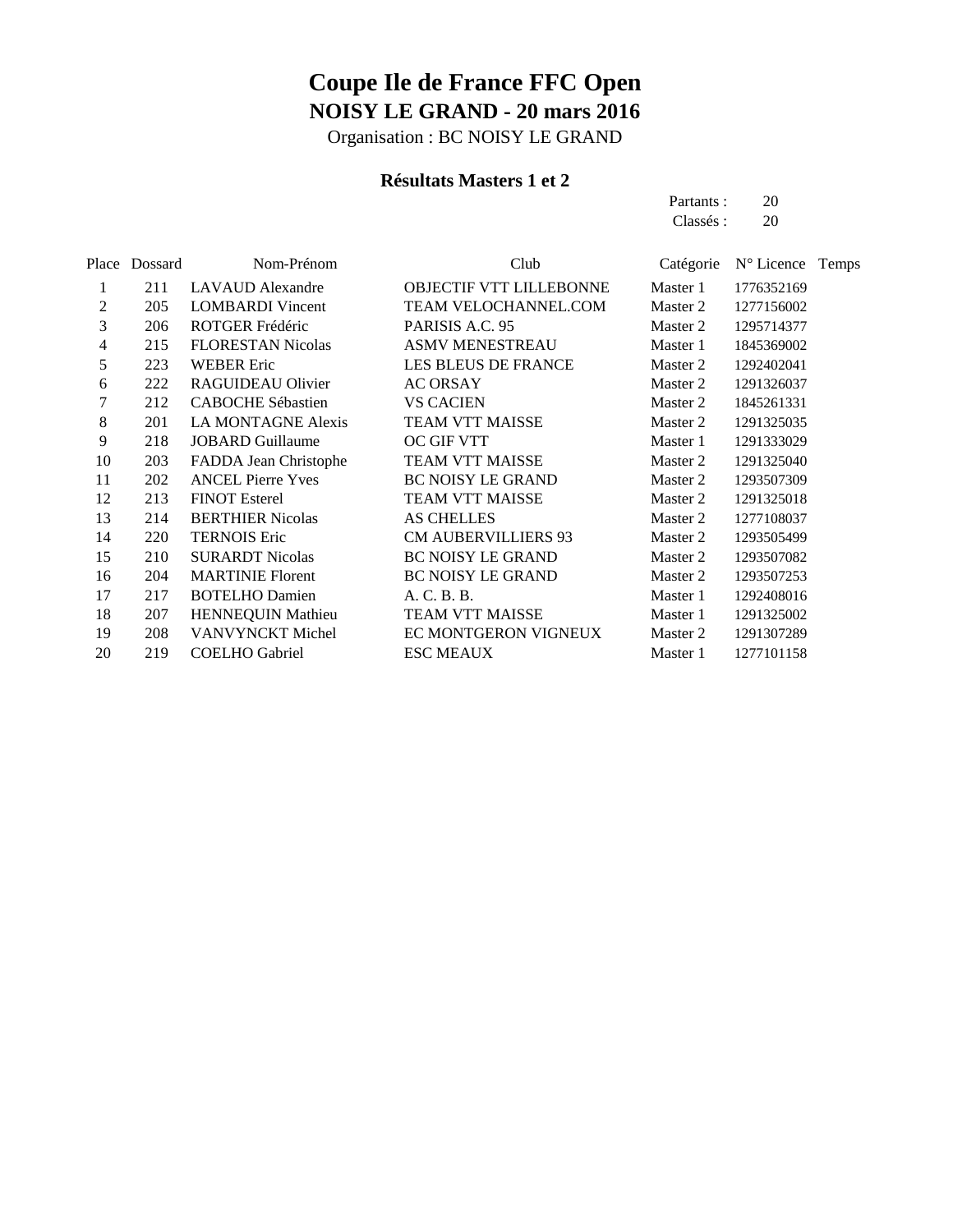Organisation : BC NOISY LE GRAND

### **Résultats Masters 3-4-5**

Partants : 40 Classés: 36

|                         | Place Dossard | Nom-Prénom                    | Club                       | Catégorie | N° Licence Temps |                                   |
|-------------------------|---------------|-------------------------------|----------------------------|-----------|------------------|-----------------------------------|
| 1                       | 325           | <b>OVEN Yannick</b>           | TEAM VELOCHANNEL.COM       | Master 3  | 1277156001       |                                   |
| $\overline{\mathbf{c}}$ | 318           | <b>CARREIRA Jean Pierre</b>   | <b>BC NOISY LE GRAND</b>   | Master 3  | 1293507074       |                                   |
| 3                       | 301           | <b>CORBEAU Laurent</b>        | EC MONTGERON VIGNEUX       | Master 4  | 1291307045       |                                   |
| 4                       | 302           | PAUCHARD Stéphane             | <b>ESC MEAUX</b>           | Master 4  | 1277101266       |                                   |
| 5                       | 312           | <b>GALVAING Christophe</b>    | TEAM VTT MAISSE            | Master 3  | 1291325024       |                                   |
| 6                       | 374           | <b>POITEVIN Francis</b>       | US DOMONT CYCLISME         | Master 5  | 1295702006       |                                   |
| 7                       | 321           | <b>BUTAUD</b> Laurent         | OC GIF VTT                 | Master 3  | 1291333028       |                                   |
| 8                       | 371           | PACHOT Stéphane               | EC MORSANG SUR ORGE        | Master 5  | 1291339029       |                                   |
| 9                       | 315           | <b>ATZERT</b> Alexandre       | <b>BC NOISY LE GRAND</b>   | Master 3  | 1293507098       |                                   |
| 10                      | 379           | <b>REMENIERAS Jean Pierre</b> | AS MONTLOUIS CYCLISME      | Master 5  | 1837034156       |                                   |
| 11                      | 326           | <b>GROSSETETE Olivier</b>     | TEAM CYCLO-CROSS VTT 91    | Master 4  | 1291336031       |                                   |
| 12                      | 303           | <b>MICHOUT Eric</b>           | <b>US METRO TRANSPORTS</b> | Master 4  | 1275024237       |                                   |
| 13                      | 372           | <b>BULLIOT</b> Jean Michel    | EC MONTGERON VIGNEUX       | Master 5  | 1291307189       |                                   |
| 14                      | 304           | <b>PARMENTIER Franck</b>      | BC NOISY LE GRAND          | Master 4  | 1293507203       |                                   |
| 15                      | 322           | <b>PERRET</b> laurent         | OC GIF VTT                 | Master 4  | 1291333033       |                                   |
| 16                      | 375           | <b>GAUTIER Laurent</b>        | BC NOISY LE GRAND          | Master 5  | 1293507310       |                                   |
| 17                      | 380           | PICCIN Michel                 | TEAM VTT MAISSE            | Master 5  | 1291325056       |                                   |
| 18                      | 305           | <b>BRAUD</b> Christophe       | <b>JS FERTE GAUCHER</b>    | Master 4  | 1277114159       |                                   |
| 19                      | 385           | <b>MEYER Raoul</b>            | EC MONTGERON VIGNEUX       | Master 5  | 1291336031       |                                   |
| 20                      | 376           | CASTILLO Frédéric             | VC FONTAINEBLEAU AVON      | Master 5  | 1277113077       |                                   |
| 21                      | 311           | <b>CATHENOZ Thibaut</b>       | BC NOISY LE GRAND          | Master 3  | 1293507188       |                                   |
| 22                      | 309           | <b>DUBOS</b> Laurent          | BC NOISY LE GRAND          | Master 3  | 1293507293       |                                   |
| 23                      | 314           | <b>DAUDET</b> Christophe      | <b>ESC MEAUX</b>           | Master 3  | 1277101075       |                                   |
| 24                      | 373           | <b>LELONG Olivier</b>         | <b>LA PEDALE FERTOISE</b>  | Master 5  | 1277102167       |                                   |
| 25                      | 307           | <b>BUZON Franck</b>           | BC NOISY LE GRAND          | Master 3  | 1293507018       |                                   |
| 26                      | 306           | <b>BOUDARD Sébastien</b>      | BC NOISY LE GRAND          | Master 3  | 1293507311       |                                   |
| 27                      | 324           | <b>TAIEB</b> Franck           | <b>AS CHELLES</b>          | Master 3  | 1277108005       |                                   |
| 28                      | 320           | <b>LEBRUN Stéphane</b>        | <b>USM GAGNY</b>           | Master 4  | 1293513019       |                                   |
| 29                      | 317           | <b>GIRARD</b> Christophe      | <b>ESC MEAUX</b>           | Master 3  | 1277101294       |                                   |
| 30                      | 313           | <b>CHATAIGNER Dominique</b>   | <b>AC POMMEUSE BOISSY</b>  | Master 4  | 1277130019       |                                   |
| 31                      | 319           | <b>LELEU Fabrice</b>          | <b>BC NOISY LE GRAND</b>   | Master 3  | 1293507210       |                                   |
| 32                      | 316           | <b>STUMPF Franck</b>          | <b>ESC MEAUX</b>           | Master 4  | 1277101145       |                                   |
| 33                      | 383           | <b>MOLLET</b> Eric            | <b>US BOIS SAINT-DENIS</b> | Master 5  | 1293532030       |                                   |
| 34                      | 378           | <b>BRANCO</b> Guilherme       | EC MONTGERON VIGNEUX       | Master 5  | 1291307261       |                                   |
| 35                      | 377           | <b>LIGNIER Pascal</b>         | <b>ESC MEAUX</b>           | Master 5  | 1277101023       |                                   |
| 36                      | 386           | <b>MARTEAU Jean Claude</b>    | <b>ESC MEAUX</b>           | Master 5  | 1277101111       |                                   |
|                         | 384           | <b>SIMON Patrice</b>          | <b>US BOIS SAINT-DENIS</b> | Master 5  | 1293532031       | <b>ABD</b>                        |
|                         | 323           | <b>OILLIC</b> Erwan           | <b>AS CHELLES</b>          | Master 3  | 1277108009       | <b>ABD</b>                        |
|                         | 381           | <b>SEGUIN Philippe</b>        | <b>USM GAGNY</b>           | Master 5  | 1293513115       | $\ensuremath{\mathbf{NP}}\xspace$ |
|                         | 310           | <b>CHABANAUD Ludovic</b>      | <b>US METRO TRANSPORTS</b> | Master 4  | 1275024264       | NP                                |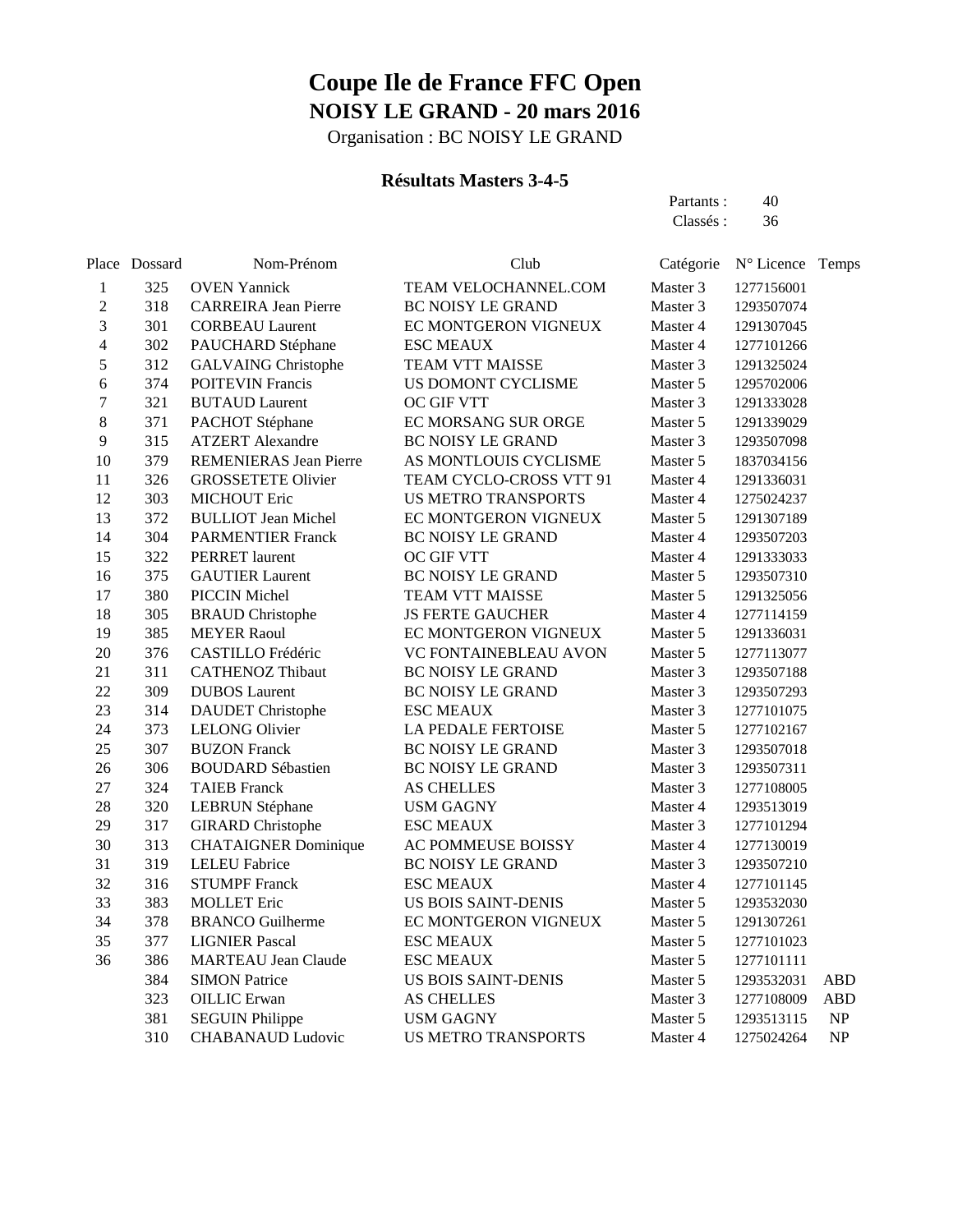Organisation : BC NOISY LE GRAND

### **Résultats Tandems**

Partants : 4 Classés : 4

| Place Dossard | Nom-Prénom | Club                                                                             |     |            |                                                        |
|---------------|------------|----------------------------------------------------------------------------------|-----|------------|--------------------------------------------------------|
|               |            | ASL VARREDDES                                                                    | Tan |            |                                                        |
|               |            | <b>ASL VARREDDES</b>                                                             | Tan |            |                                                        |
|               |            | <b>EC BOUCLES MARNE</b>                                                          | Tan | 1277126007 |                                                        |
|               |            | <b>EC BOUCLES MARNE</b>                                                          | Tan | 1277126002 |                                                        |
|               |            | 401a LEGUAY Denis<br>401b PORTIER Eric<br>402a BIARNE Marc<br>402b MAJA Benjamin |     |            | Catégorie N° Licence Temps<br>1277107002<br>1277107015 |